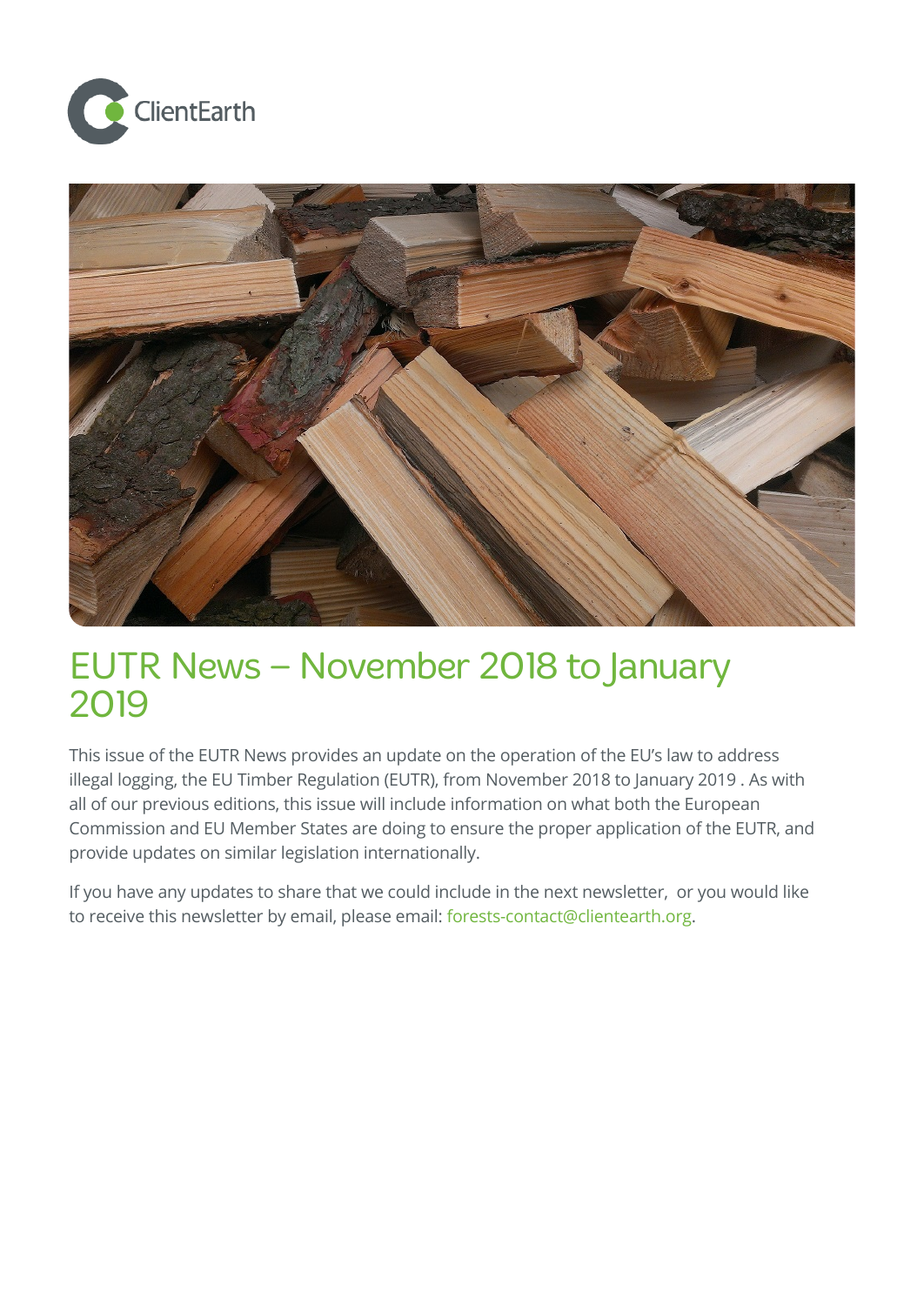## 1. European Commission support to implementation and enforcement of the EUTR

The European Commission launched a public consultation on stepping up action against deforestation and hosted the 21<sup>st</sup> Expert Group Meeting on the EUTR and FLEGT Regulation.

#### The European Commission opened a public consultation on their plans to 'step up action against deforestation'

In January 2019, the European Commission opened a public consultation towards an EU [Communication](https://ec.europa.eu/info/law/better-regulation/initiatives/ares-2018-6516782/public-consultation_en) on 'Stepping up EU Action against Deforestation and Forest Degradation', which will be available until 25<sup>th</sup> February. Adoption is planned for the second quarter of 2019. In November 2018, the Commission released a '[roadmap](https://ec.europa.eu/info/law/better-regulation/initiatives/ares-2018-6516782_en)' to explain the work they were undertaking to develop the communication.

## EUTR/FLEGT Expert Group Meeting

The European [Commission](http://ec.europa.eu/transparency/regexpert/index.cfm?do=groupDetail.groupMeetingDoc&docid=26505) Expert Group on the EUTR and FLEGT Regulation held their 21<sup>st</sup> meeting in Brussels on 7<sup>th</sup> December 2018.

At the meeting a Ukrainian government representative presented on the recent changes in national forest law aimed at fighting illegal logging. IKEA delivered a [presentation](http://ec.europa.eu/transparency/regexpert/index.cfm?do=groupDetail.groupMeetingDoc&docid=25128) on its Due Diligence system. Updates were given on substantiated concerns on placing timber from highrisk countries on the EU market and on the results of the Commission's biennial EUTR [implementation](http://ec.europa.eu/transparency/regexpert/index.cfm?do=groupDetail.groupMeetingDoc&docid=25129) report. Updates were also given on the preparation towards the Communication on Stepping up EU Action against Deforestation and Forest Degradation (see above).

The next Expert Group meeting is scheduled for 14<sup>th</sup> February 2019.

## UNEP-WCMC publishes briefing note on EUTR implementation

UNEP-WCMC, contracted by the European Commission, published two briefing notes on developments in the implementation and enforcement of the EUTR covering the periods from [September](https://www.unep-wcmc.org/system/comfy/cms/files/files/000/001/410/original/Briefing_note_Sept_-_Oct_2018_Public.pdf) – October 2018 and from [November](http://ec.europa.eu/environment/forests/pdf/Briefing_note_nov_dec_2018.pdf) – December 2018.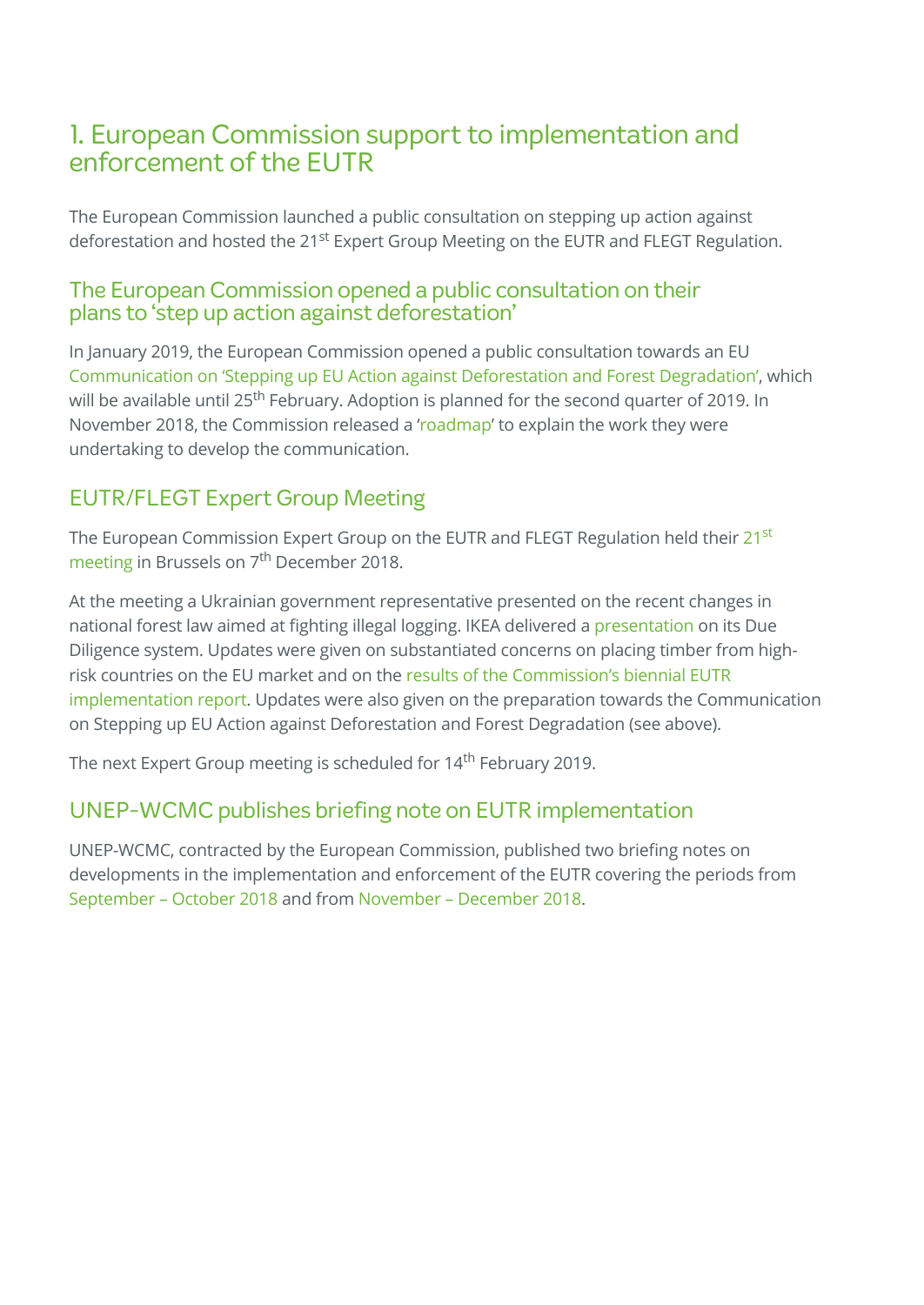## 2. Member State enforcement of the EUTR

The UK finalised a Statutory Instrument in order to ensure that EU provisions aimed at fighting against illegal logging will be retained after Brexit. The UK has also published the rules that will apply to buying and selling timber and timber products if the UK leaves the EU with no deal.

## UK finalised the 'United Kingdom Timber Regulation'(UKTR)

The UK finalised a Statutory [Instrument](http://www.legislation.gov.uk/uksi/2018/1025/introduction/made) the 'United Kingdom Timber Regulation' (UKTR) in November 2018. The UKTR aims to ensure that the provisions of the EUTR will be operable after the UK leaves the EU. As it is stated in the explanatory [memorandum,](http://www.legislation.gov.uk/uksi/2018/1025/memorandum/contents) the changes to the EUTR include 'amending references to EU, EU institutions and EU administrative processes to UK equivalents; updating legal references to refer to relevant UK legislation; and retaining the requirement for government to report'.

## Brexit: requirements for timber importers in a no-deal scenario

The UK Department for Environment, Food & Rural Affairs published [guidance](https://www.gov.uk/guidance/trading-timber-imports-and-exports-if-theres-no-brexit-deal) on trading timber if there is no Brexit deal. In that case, from 29<sup>th</sup> March, businesses importing timber and timber products from non-EU and EEA countries would have to carry out due diligence to demonstrate that the timber was harvested legally.

## EUTR workshops organised by the UK Competent Authority

The Office for Product Safety & Standards (the UK [Competent](https://www.nepcon.org/newsroom/timber-regulation-risk-assessment-and-mitigation-workshops-2019) Authority) is delivering a series of free workshops on the EUTR, which are aimed at improving business capacity to better understand the rules around risk identification and mitigation measures.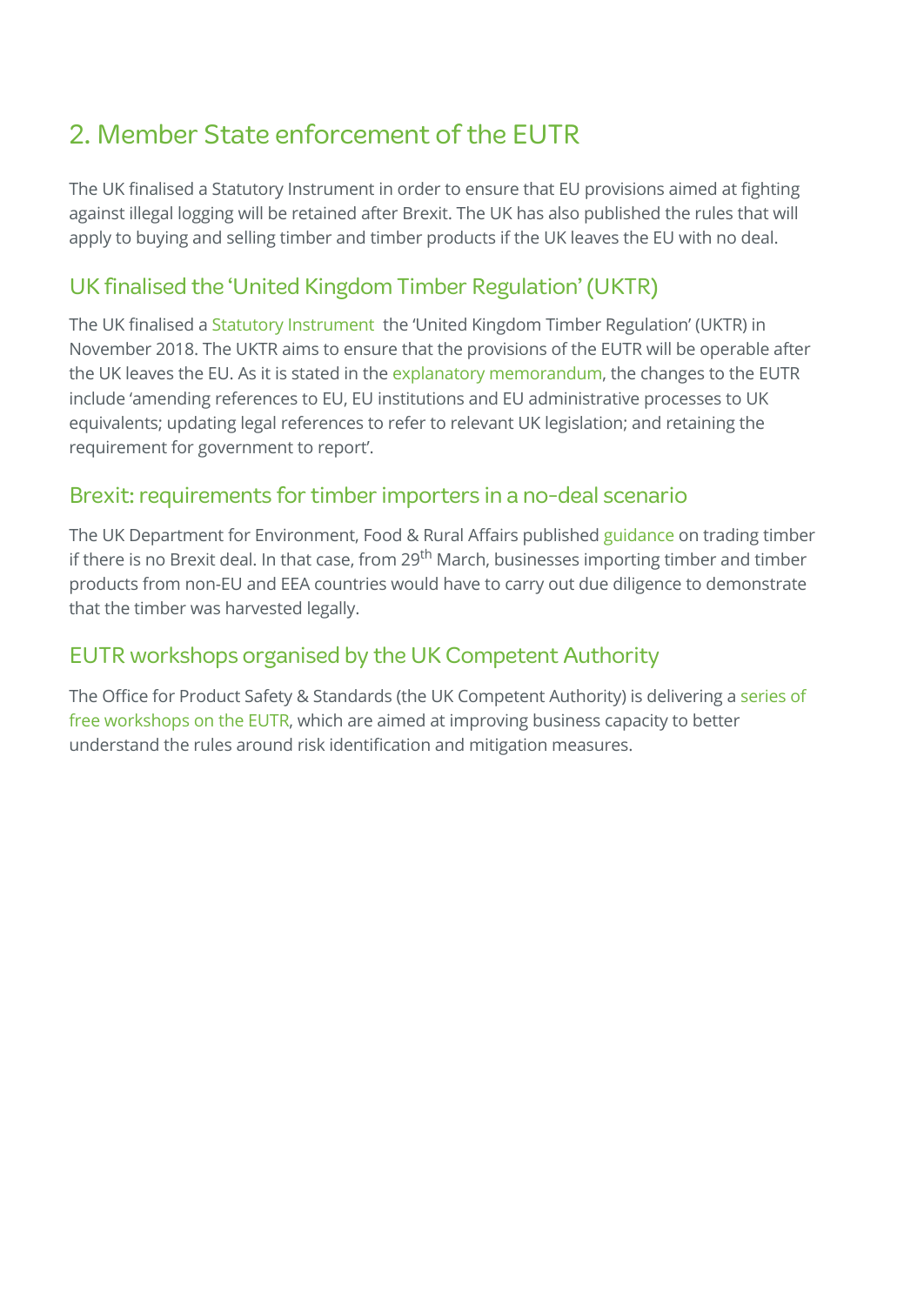## 3. Other EU and international updates

In the EU and internationally, several organisations and institutions have been working to address the problem of illegal logging. In December 2018, during COP24 in Katowice, 69 countries supported the 'Forest for Climate' declaration. Ukraine introduced a new law aimed at ensuring better forest governance.

## Katowice Declaration on Forests and Climate

During 24<sup>th</sup> session of the Conference of the Parties (COP24), which took place from 2-14 December 2018 in Katowice (Poland), 69 countries [supported](https://cop24.gov.pl/fileadmin/user_upload/files/Forest_for_climate_declaration_list_of_countries_supporting_declaration.pdf) the Silesian Ministerial 'Forests for Climate' Declaration, in which the Parties [acknowledged](https://cop24.gov.pl/fileadmin/user_upload/Ministerial_Katowice_Declaration_on_Forests_for_Climate_OFFICIAL_ENG.pdf) the important role of forests as sinks and reservoirs of greenhouse gases, and recognised that forests have decisive role to play in sequestration and storage of carbon. The Parties pledged to accelerate actions taken in order to ensure that the global contribution of forests and forest products is maintained and further enhanced by 2050.

## Global Forum on Forest Governance

Almost 200 participants from around the world representing NGOs, governments and timber industry attended the annual Chatham House meeting on forest governance which took place on 8-9 November 2018. Discussions were held around tropical timber trade, Voluntary Partnership Agreements (VPAs), developments in Korean legislation, use of isotopes, illegal logging in Ukraine and conflict timber. The resources from the meeting are available [online](https://www.illegal-logging.info/content/28th-global-forum-forest-governance?utm_source=Chatham%20House). The next Global Forum on Forest Governance will take place on 1-2 July 2019, at Chatham House.

## Ukraine introduced legislation to fight against illegal logging

The Ukrainian law on preservation of forests and preventing the illegal export of rough timber was [amended,](https://www.ukrinform.net/rubric-economy/2609096-new-measures-to-prevent-illegal-logging-come-into-force-on-january-1.html) and came into force on 1<sup>st</sup> January 2019. The law aims to ensure better forest governance and minimise illegal logging, and it restricts the domestic [consumption](http://ec.europa.eu/transparency/regexpert/index.cfm?do=groupDetail.groupMeetingDoc&docid=26505) of unprocessed timber. It also introduces significantly higher fines for illegal logging. Previously, the EU Technical Assistance and Information Exchange (TAIEX) conducted an expert [mission](https://ec.europa.eu/neighbourhood-enlargement/sites/near/files/eu_taiex_mission_report_january_2018_public.pdf) to assess the governance situation within the Ukrainian forest sector.

## Guyana signsVPA with the EU

Guyana signed onto a Voluntary [Partnership](https://www.illegal-logging.info/content/guyana-signs-forest-management-agreement-eu) Agreement (VPA) with the EU to tackle illegal logging and improve forest [management.](http://www.euflegt.efi.int/en/publications/vpa-linked-reforms-bring-legal-clarity-to-guyana-s-forest-sector) It is reported that VPA negotiations accelerated the process of reforms in forest sector in Guyana. The new Forest [Regulation](https://www.forestry.gov.gy/wp-content/uploads/2018/07/Forests-Regulations-2018.pdf), adopted in June 2018, clarified legal and administrative requirements for timber companies. The reforms also strengthened transparency in allocation of logging concessions.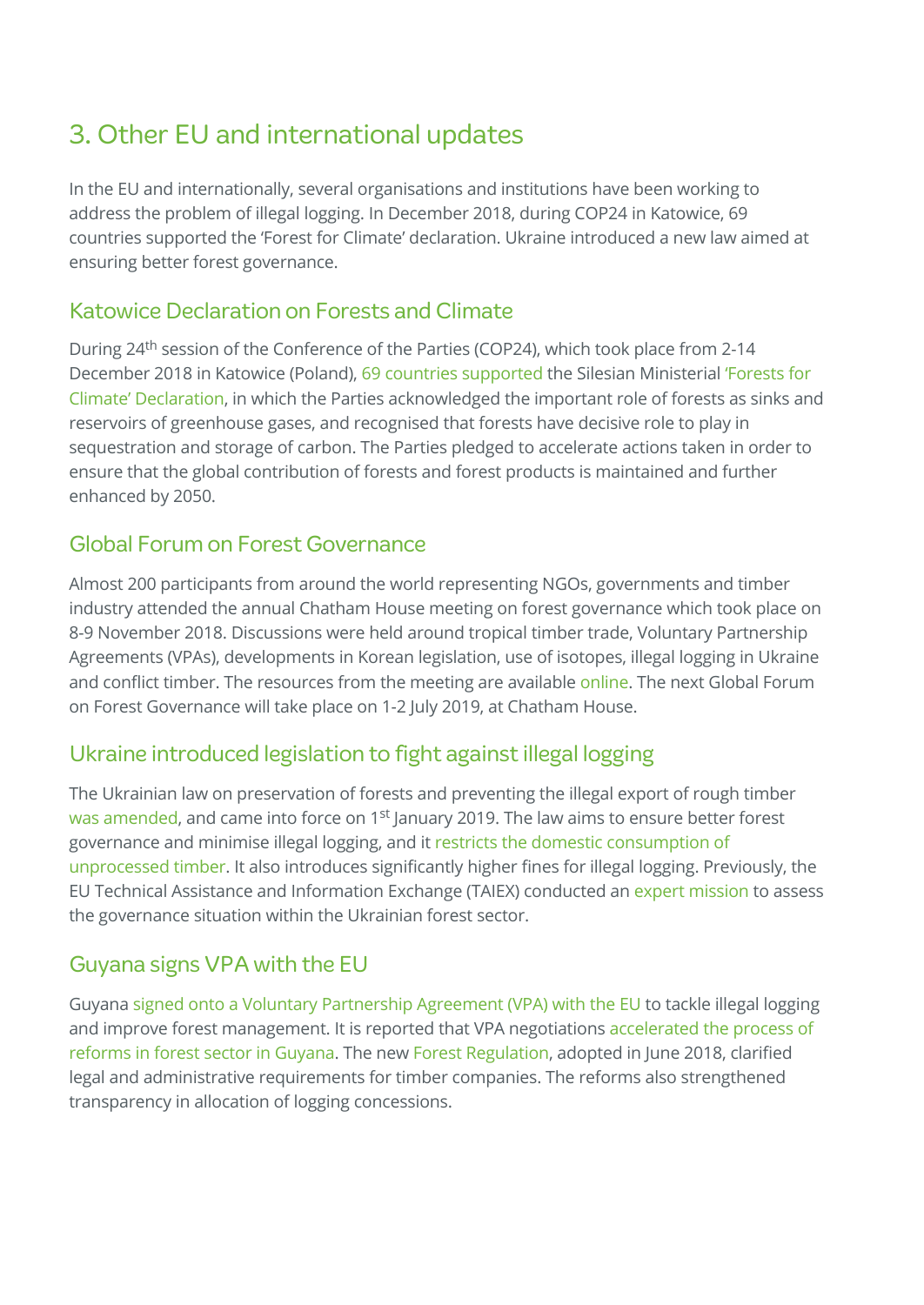## 4. Publications and resources

Over last three months, many publications and resources have been released. Below is a selection of resources and publications that aim to inform stakeholders across the EU and internationally, on progress and key elements related to the EUTR.

## ClientEarth launches an online legal hub, 'The Forest Logbook'

ClientEarth has [launched](https://logbook.clientearth.org/) a new online resource to provide access to information about forestry laws. The free online tool will offer open access to unbiased legal information regarding the forestry sector, with information on forest governance. The 'Forest Logbook' links to resources published by organisations and institutions, selected based on their impartiality or on their official status. ClientEarth encourages users to send new or updated [information](mailto:forests-contact@clientearth.org) that could be added to the logbook to increase the information available. In the future, the Forest Logbook will be expanded to include more information on non-timber forest-risk commodities, such as palm oil and soy.

## New EU-FLEGT Facility resource for timber buyers

The EU-FLEGT Facility launched a [webpage](https://timberbuyers.flegtlicence.org/) about social, economic and environmental benefits of FLEGT licensing. The new resource includes documents and animations which explain what FLEGT-licences are, and how tropical timber exporting countries cooperate with the EU in halting illegal logging.

#### Comparison of South Korea's Act on the Sustainable Use of Timbers with the EUTR

The EU-FLEGT Facility published a [comparison](http://www.euflegt.efi.int/publications/comparing-south-korea-s-act-on-the-sustainable-use-of-timbers-and-the-eutr) between the EUTR and South Korea's Act on the Sustainable Use of Timbers, explaining differences in the scope of the regulations, compliance measures and implementation support.

#### Guide for businesses on sourcing legally produced wood

The World Resources Institute, in partnership with the World Business Council for Sustainable [Development,](https://www.illegal-logging.info/sites/files/chlogging/Legality%20Guide_FY18_WRI_lowres.pdf) published an updated version of 'Sourcing Legally Produced Wood, a Guide for Businesses'. The document provides information on illegal logging and associated trade, private and public procurement policies, export country logging, log export bans, and wood products legality legislation in the United States, the EU and Australia.

#### EIA report on fake CITES permits in Rosewood trade

The Environmental Investigation Agency (EIA) published a [report](https://eia-international.org/wp-content/uploads/Vietnam-in-Violation-FINAL.pdf) suggesting that Vietnam imported and re-exported Siamese Rosewood from Cambodia, in violation of the CITES Convention. The authors of the report claim that the Vietnam Management Authority knowingly accepted fake CITES permits when authorising imports of Siamese Rosewood from 2013-2015, which was subsequently re-exported to China.